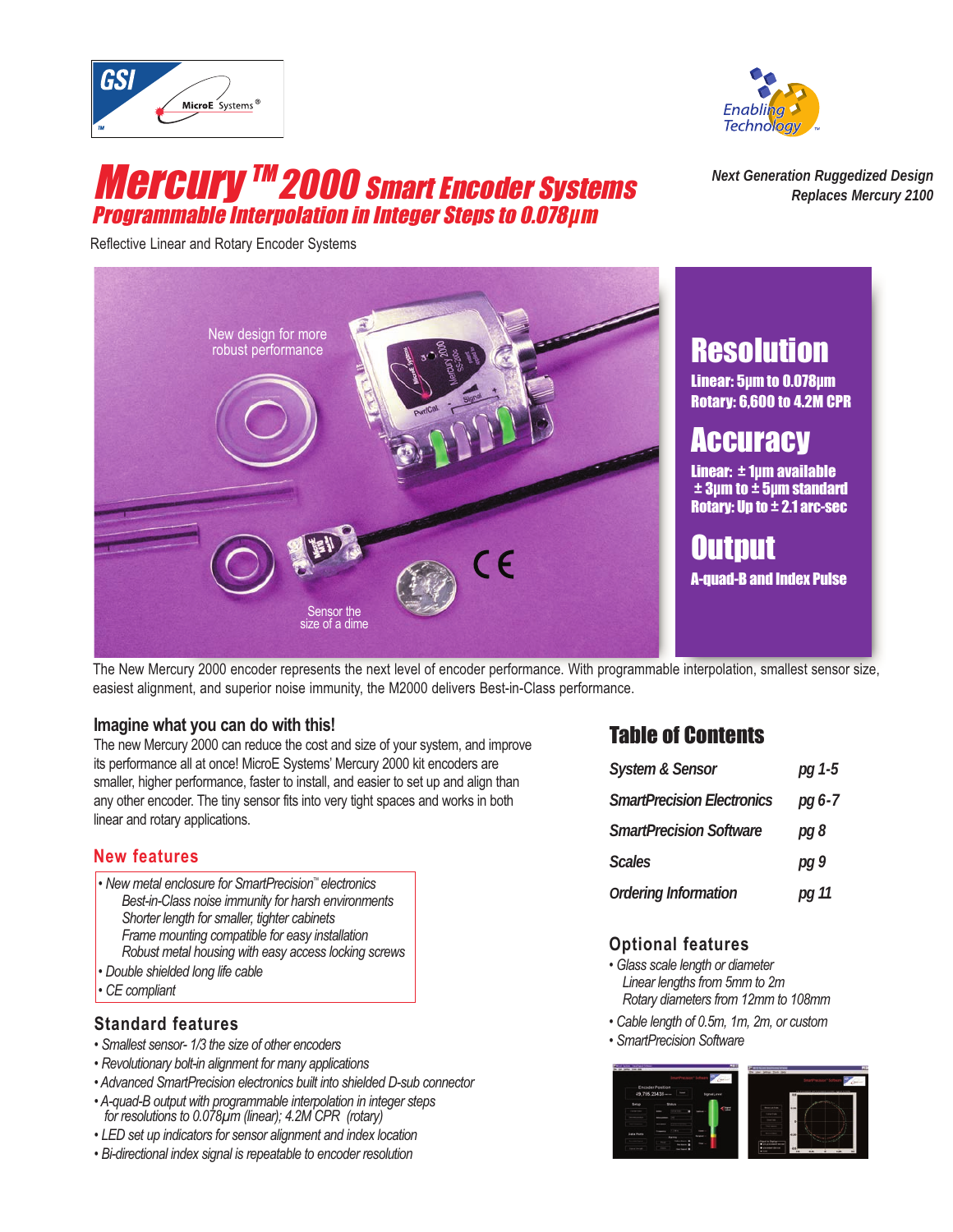## System Configurations **Standard and Ontional Equipment**

#### **M2000 Smart Encoder Systems Standard Equipment**





RS 232 Interface **Adapter** The adapter provides connections to a PC, the encoder system and the controller.

#### **M2000 Optional Equipment**



SmartPrecision™ Software The software module enables all programmable and diagnostic features plus displays encoder output and signal strength. See page 8 for details.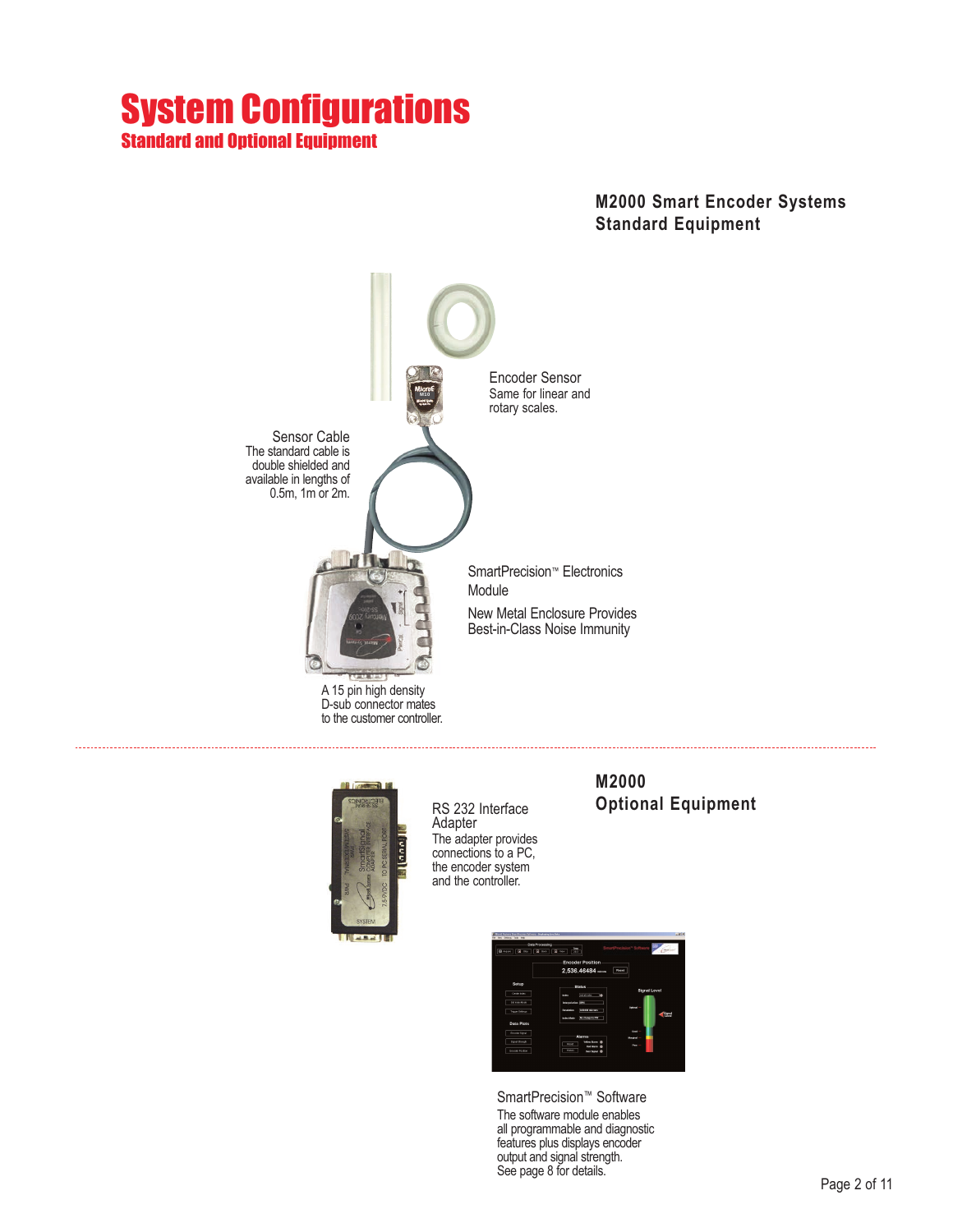## Broader Alignment Tolerances, Increased Standoff Clearance, Smallest Sensor and More

Why Mercury Encoders Make It Easier To Design High Performance Into Your Equipment



#### **Alignment Tolerance Comparison\*\***

#### **Eliminate the Frustration of Touchy Encoder Alignment**

#### **Mercury Solves this Problem for Good**

Fussy alignment is no longer a concern. With Mercury's patented PurePrecision™ optics, advanced SmartPrecision™ electronics, and LED alignment indicators, you can push the sensor against your reference surface, tighten the screws and you're finished. Try that with brand X or Y.

This performance is possible thanks to relaxed alignment tolerances, particularly in the theta Z axis. Mercury offers a ± 2° sweet spot– that's a 300% improvement over the best competitive encoder. And that will result in dramatic savings in manufacturing costs.

No other commercially available encoder is easier to align, easier to use, or easier to integrate into your designs.

| <b>Allythrone Tolcrative Obtilpation</b> | Mercury*                                                            | Brand X           | <b>Brand Y</b>    | Mercury vs. Best Competitor |
|------------------------------------------|---------------------------------------------------------------------|-------------------|-------------------|-----------------------------|
| Z Standoff                               | ± 0.15mm                                                            | $± 0.1$ mm        | $± 0.1$ mm        | Mercury is 50% better       |
| Υ                                        | $\pm$ 0.20mm for linear<br>$\pm$ 0.10mm for rotary $\geq$ 19mm dia. | $± 0.1$ mm        | unspecified       | Mercury is 100% better      |
| theta X                                  | $± 1.0^{\circ}$                                                     | unspecified       | $\pm 1.0^{\circ}$ |                             |
| theta Y                                  | $\pm 2.0^{\circ}$                                                   | $\pm 0.1^{\circ}$ | $\pm 1.0^{\circ}$ | Mercury is 100% better      |
| theta Z                                  | $± 2.0^\circ$                                                       | ± 0.006°          | $\pm 0.5^{\circ}$ | Mercury is 300% better      |

Measured at a constant temperature for one axis at a time with all other axes at their ideal positions.

\*\*Based on published specifications

#### **Mercury Can Reduce System Size and Cost**

Mercury's sensor height is 44% shorter than competitive encoders, making it easy to fit into your design. This reduction can also cut total system weight and cost by allowing the use of smaller motors and stages. Safe system operation is also enhanced thanks to Mercury's generous standoff clearance– 200% greater than other encoders. And its standoff tolerance is 50% greater than the best alternative. This significantly relaxes mechanical system tolerances, while reducing system costs.

|  | <b>Mechanical Dimension Comparison**</b> |  |  |
|--|------------------------------------------|--|--|
|--|------------------------------------------|--|--|

|                    | Mercury            | Brand X Brand Y                      |                    | Mercury vs.<br>Best Competitor |
|--------------------|--------------------|--------------------------------------|--------------------|--------------------------------|
| Sensor Z height    | 8.4 <sub>mm</sub>  | 23 <sub>mm</sub>                     | 15 <sub>mm</sub>   | 44% better                     |
| Standoff clearance | 2.4 <sub>mm</sub>  | 0.5 <sub>mm</sub>                    | 0.8 <sub>mm</sub>  | 200% better                    |
| Standoff tolerance |                    | $\pm$ 0.15mm $\pm$ 0.1mm $\pm$ 0.1mm |                    | 50% better                     |
| System height      | 11.7 <sub>mm</sub> | 28.5mm                               | 15.8 <sub>mm</sub> | 26% better                     |
|                    |                    |                                      |                    |                                |

\*\*Based on published specifications



Dimensions shown illustrate encoder system standoff clearance; see Mercury Encoder Interface Drawings for correct design reference surfaces.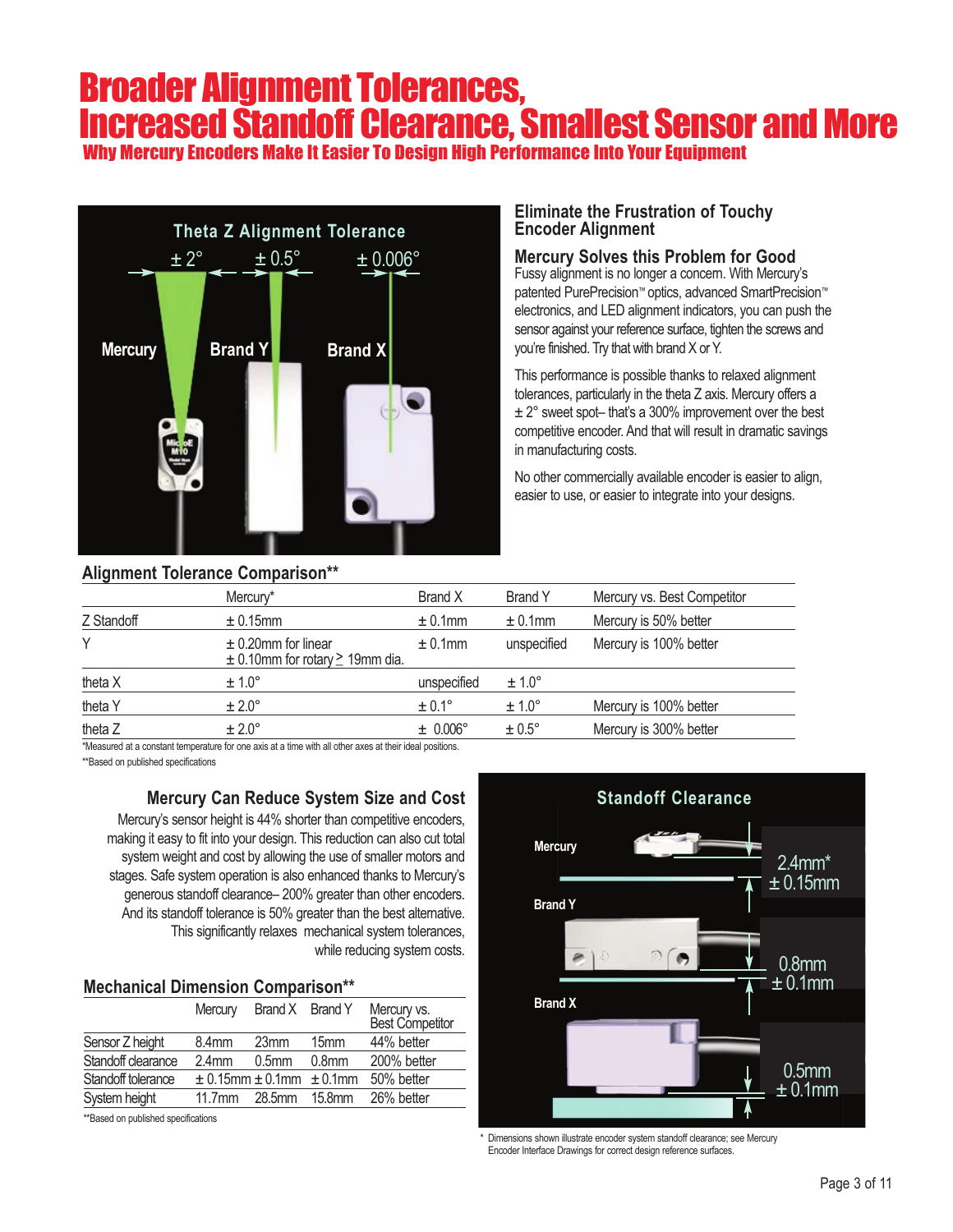## System Specifications Resolution and Maximum Speed

Mercury 2000 systems have programmable interpolation from x4 to x256 in integer steps. Below is a table of sample values.

#### **Linear - 20µm grating pitch**

| Interpolation | Resolution           | Maximum Speed* |
|---------------|----------------------|----------------|
| x4            | 5.000µm/count        | 7200mm/s       |
| x10           | 2.000µm/count        | 7200mm/s       |
| x20           | $1.000 \mu m$ /count | 7200mm/s       |
| x50           | $0.400 \mu m$ /count | 7200mm/s       |
| x80           | $0.250 \mu m$ /count | 7200mm/s       |
| x100          | $0.200 \mu m$ /count | 5760mm/s       |
| x200          | $0.100 \mu m$ /count | 2880mm/s       |
| x250          | $0.080 \mu m$ /count | 2300mm/s       |

To calculate desired linear interpolation multiplier, use the following equation *Interpolation Multiplier = Grating Pitch (20µm) / Desired Resolution (µm/count)*

#### **Rotary - 20µm grating pitch**

| Rotary            | Fundamental |                                                 | Interpolation                                     |                                         |           |
|-------------------|-------------|-------------------------------------------------|---------------------------------------------------|-----------------------------------------|-----------|
| Glass Scale       | Resolution  |                                                 | Note: The range of available values is x4 to x256 |                                         |           |
| Diameter          |             |                                                 |                                                   | in integer steps; example values below. |           |
| 0.472" [12.00mm]  | 1650 CPR    |                                                 | х4                                                | x100                                    | x256      |
|                   |             | interpolated resolution (CPR)                   | 6,600                                             | 165,000                                 | 422,400   |
|                   |             | interpolated resolution (arc-sec/count)**       | 196.4                                             | 7.85                                    | 3.08      |
|                   |             | interpolated resolution (urad/count)**          | 952                                               | 38.0                                    | 14.85     |
|                   |             | maximum speed* (RPM)                            | 13090                                             | 10470                                   | 4090      |
| 0.750" [19.05mm]  | 2500 CPR    |                                                 | χ4                                                | x100                                    | x256      |
|                   |             | interpolated resolution (CPR)                   | 10,000                                            | 250,000                                 | 640,000   |
|                   |             | interpolated resolution (arc-sec/count)**       | 129.6                                             | 5.18                                    | 2.03      |
|                   |             | interpolated resolution (urad/count)**          | 628.3                                             | 25.1                                    | 9.8       |
|                   |             | maximum speed* (RPM)                            | 8640                                              | 6912                                    | 2700      |
| 1.250" [31.75mm]  | 4096 CPR    |                                                 | х4                                                | x100                                    | x256      |
|                   |             | interpolated resolution (CPR)                   | 16,384                                            | 409,600                                 | 1,048,576 |
|                   |             | interpolated resolution (arc-sec/count) ** 79.1 |                                                   | 3.16                                    | 1.24      |
|                   |             | interpolated resolution (urad/count)**          | 383.5                                             | 15.3                                    | 6.0       |
|                   |             | maximum speed* (RPM)                            | 5273                                              | 4219                                    | 1648      |
| 2.250" [57.15mm]  | 8192 CPR    |                                                 | χ4                                                | x100                                    | x256      |
|                   |             | interpolated resolution (CPR)                   | 32,768                                            | 819,200                                 | 2,097,152 |
|                   |             | interpolated resolution (arc-sec/count)**       | 39.6                                              | 1.58                                    | 0.618     |
|                   |             | interpolated resolution (urad/count)**          | 191.7                                             | 7.7                                     | 3.0       |
|                   |             | maximum speed* (RPM)                            | 2637                                              | 2109                                    | 824       |
| 4.250" [107.95mm] | 16384 CPR   |                                                 | χ4                                                | x100                                    | x256      |
|                   |             | interpolated resolution (CPR)                   | 65,536                                            | 1,638,400                               | 4,194,304 |
|                   |             | interpolated resolution (arc-sec/count)**       | 19.7                                              | 0.791                                   | 0.309     |
|                   |             | interpolated resolution (urad/count)**          | 95.9                                              | 3.83                                    | 1.5       |
|                   |             | maximum speed* (RPM)                            | 1318                                              | 1054                                    | 412       |

\*Maximum speed produces an encoder quadrature output of up to 28.8 million states per second.

\*\* Resolution values shown are approximate. To calculate exact resolution values, convert from CPR (Counts Per Revolution) to the desired units.

Note: Specifications assume XOR function which is available in all standard controllers.

To calculate desired rotary interpolation multiplier, use the following equation *Interpolation Multiplier = Desired Resolution (CPR) / Fundamental Scale Resolution (CPR)*

All Specifications are subject to change. All data is accurate to the best of our knowledge. MicroE Systems is not responsible for errors.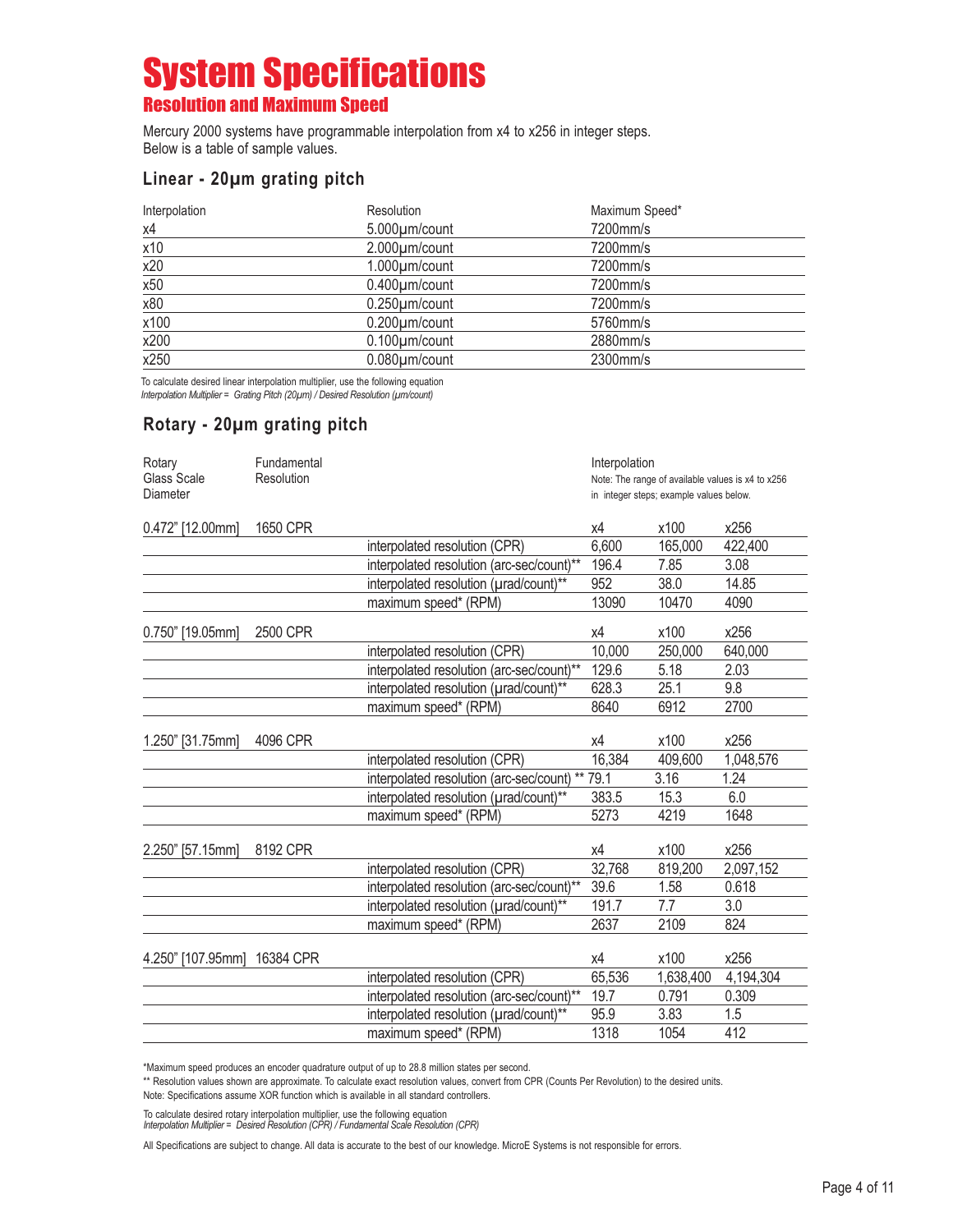# System Specifications

#### **System**

| <b>Grating Period</b>      | 20µm                                                                                                                                                                                    |
|----------------------------|-----------------------------------------------------------------------------------------------------------------------------------------------------------------------------------------|
| Signal Period              | $20 \mu m$                                                                                                                                                                              |
|                            | System Resolution 5um - 0.078um in integer interpolation steps (factory set or user<br>programmed using MicroE SmartPrecision Software)                                                 |
| Linear accuracy*           |                                                                                                                                                                                         |
| Interpolation<br>accuracy: | Better than $\pm$ 0.12 $\mu$ m over any 20 $\mu$ m movement                                                                                                                             |
| Long-travel<br>accuracy:   | ±1µm accuracy available - consult MicroE<br>Better than $\pm$ 3µm for scales up to 130mm<br>Better than ±5µm for scales 155mm to 1m<br>Better than ±5µm per meter for scales 1m or more |
|                            | *Maximum peak to peak error over the specified movement when compared to a NIST-traceable laser interferometer standard,                                                                |

used at room temperature and with MicroE interpolation electronics.

| Rotary Accuracy* | Scale O.D. | <b>Microradians</b> | Arc-Seconds |  |
|------------------|------------|---------------------|-------------|--|
|                  | 12.00mm    | ±100                | +21         |  |
|                  | 19.05mm    | ±63                 | ±13         |  |
|                  | 31.75mm    | ±38                 | ±7.8        |  |
|                  | 57.15mm    | ±19                 | ±3.9        |  |
|                  | 107.95mm   | ±10                 | +21         |  |
|                  |            |                     |             |  |

\*Based on ideal scale mounting concentricity

#### **Sensor Size**

| ___________ |                       |        |  |
|-------------|-----------------------|--------|--|
| W:          | 70mm<br>10.<br>$\sim$ | J.500" |  |
|             | 20.57mm               | ∩ 04∩" |  |
| ┙<br>.      | 8.38mm                | 0.330" |  |

#### **Operating and Electrical Specifications**

| 5VDC $\pm 5\%$ @ 330mA (30mA for sensor)                                                                                 |
|--------------------------------------------------------------------------------------------------------------------------|
|                                                                                                                          |
| 0 to $70^{\circ}$ C                                                                                                      |
| -20 to $70^{\circ}$ C                                                                                                    |
| 10 - 90% RH non-condensing                                                                                               |
| <b>CE Compliant</b>                                                                                                      |
| 1500G 0.5 ms half sine (Sensor)                                                                                          |
| 5.0g (Sensor without cable)                                                                                              |
| Double shield. Maximum length 2m. Diameter: 3.6mm (0.142")<br>Flex Life: 20 x 10 $^{\circ}$ cycles @ 20mm bending radius |
|                                                                                                                          |

#### **Mechanical Information - Sensor**

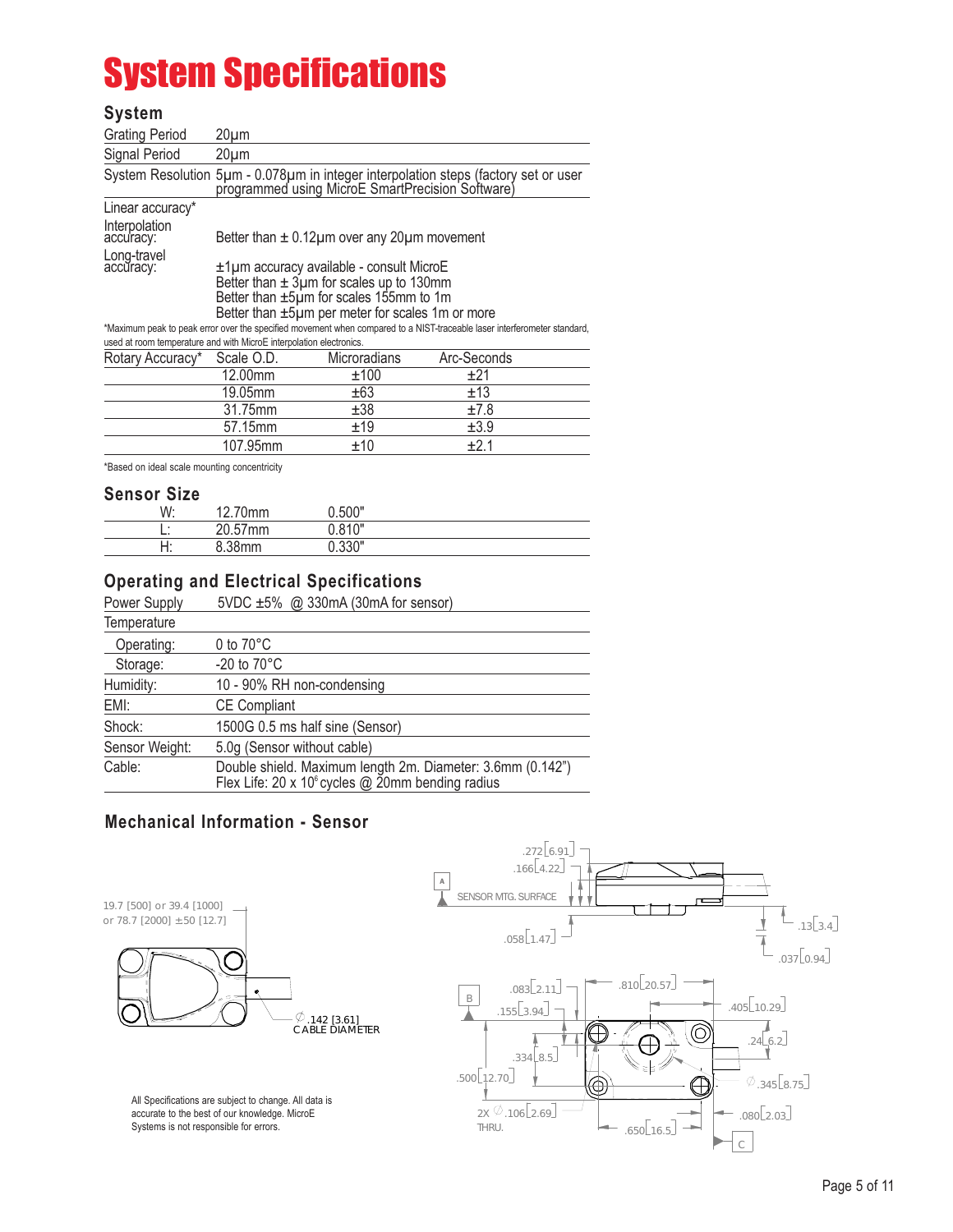# **SmartPrecision™** Electronics Module

The Mercury 2000 encoder system includes the SS200c SmartPrecision electronics module. This compact, fully-featured signal processing system performs the following functions:

- Interpolation up to 256X with 28.8 million quadrature states / sec.
- Programmable interpolation level and output bandwidth
- Accuracy optimization sensor signals are automatically optimized to improve system accuracy and maximize repeatability
- Signal strength indication red / yellow / green LEDs assist during setup and provide diagnostics at a glance
- Index centering centers the bi-directional index output pulse for repeatability to +/-1LSB
- Power-indicating LED
- Computer interface for programming and data acquisition using SmartPrecision software
- Superior EMI / RFI immunity CE compliant
- Mounting options all electronics are within the EMI-shielded connector housing and can be screwed directly into a mating connector that is bulkhead mounted, or the module may be mounted to the frame of your motion system and connected using an extension cable

#### **Programmable Interpolation**

The electronics module has programmable interpolation that is selectable over the range x4 to x256 in integer steps, providing output resolutions that can be matched to your application requirements. This feature provides linear resolutions from 5µm to 0.078µm in convenient increments (e.g. x200 interpolation =  $0.1 \mu m$ ) and rotary resolutions from 6,600 CPR to 4.2M CPR. Specify the interpolation value at the time of ordering or select the interpolation at your site using SmartPrecision Software.

#### **Programmable Maximum Output Frequency**

For encoder applications combining high resolution and high speed, the SmartPrecision electronics module supports up to 28.8 million quadrature state changes per second\*\*. By specifying the maximum output frequency to match your controller's capability - ranging from 900,000 up to 28.8 million quadrature state changes per second - the Mercury encoder system will never produce encoder counts faster than your controller can read them. Specify the encoder's maximum output frequency at the time of ordering or select the setting at your site using MicroE's SmartPrecision Software.

\*\* "Quadrature state changes per second" is the reciprocal of "dwell time" or "edge separation". For example, 28.8 million states per second = 0.035µsec dwell time.

\*\*\* Future availability, contact MicroE.

All Specifications are subject to change. All data is accurate to the best of our knowledge. MicroE Systems is not responsible for errors.



SmartPrecision module enclosure provides "Best-in-Class" noise immunity for high noise environments.

#### SS200c Outputs:

| 15-pin high density Male D-sub connector |                                         |  |  |
|------------------------------------------|-----------------------------------------|--|--|
| PIN                                      | <b>FUNCTION</b>                         |  |  |
| 1                                        | Reserved - do not connect               |  |  |
|                                          | Serial programming interface -transmit* |  |  |
| $rac{2}{3}$                              | Serial programming interface -receive*  |  |  |
| 4                                        | A - quadrature                          |  |  |
| 5                                        | A + quadrature                          |  |  |
| 6                                        | Reserved - do not connect               |  |  |
| $\overline{7}$                           | Reserved - do not connect               |  |  |
| 8                                        | Reserved - do not connect               |  |  |
| 9                                        | B-quadrature                            |  |  |
| 10                                       | B+ quadrature                           |  |  |
| 11                                       | Reserved - do not connect               |  |  |
| 12                                       | +5V                                     |  |  |
| 13                                       | Ground                                  |  |  |
| 14                                       | I+ index                                |  |  |
| 15                                       | I- index                                |  |  |

<sup>\*</sup> The electronics module's serial computer programming interface can be translated to be RS-232 compatible using the MicroE SmartPrecision Computer Interface Adapter or a voltage translation circuit of your own design.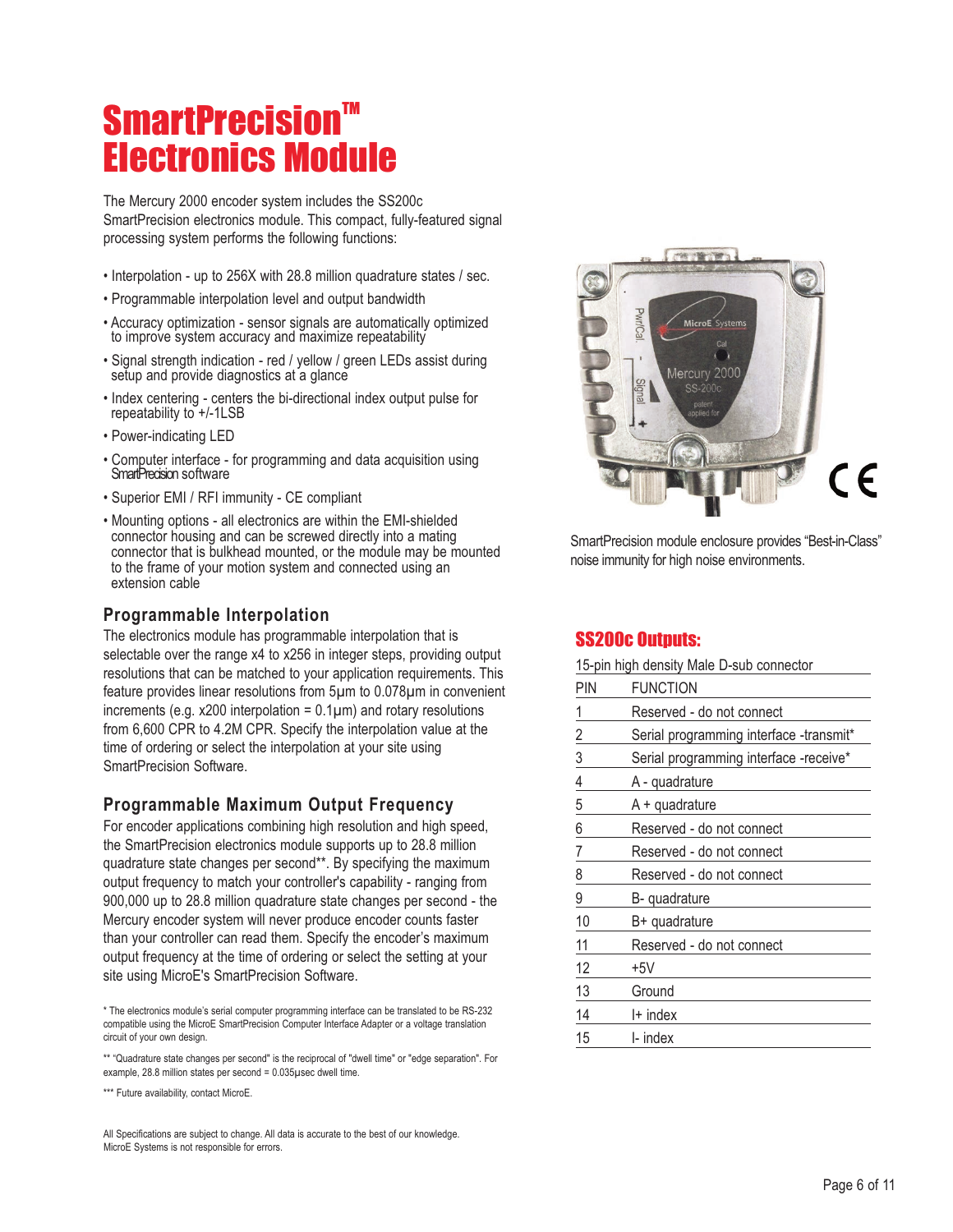#### **Mechanical Information - electronics module**



Male D connector

#### **Maximum Quadrature Output Frequency**

| <b>Output Frequency</b> | A-quad-B Output Rate          | Dwell Time (or edge separation) |
|-------------------------|-------------------------------|---------------------------------|
| 7.2MHz                  | 28.8M quadrature states / sec | $0.035$ usec                    |
| 3.6MHz                  | 14.4M quadrature states / sec | $0.069$ usec                    |
| 1.8MHz                  | 7.2M quadrature states / sec  | $0.139$ usec                    |
| 900kHz                  | 3.6M quadrature states / sec  | $0.278$ usec                    |
| 450kHz                  | 1.8M quadrature states / sec  | $0.555$ usec                    |
| 225kHz                  | 900k quadrature states / sec  | $1.111$ µsec                    |
|                         |                               |                                 |

#### **Output Signals**



#### **Signal Termination for A-Quad-B and Index**



\*Note: The index pulse may be aligned with A- or B- at some interpolation values.

All Specifications are subject to change. All data is accurate to the best of our knowledge. MicroE Systems is not responsible for errors.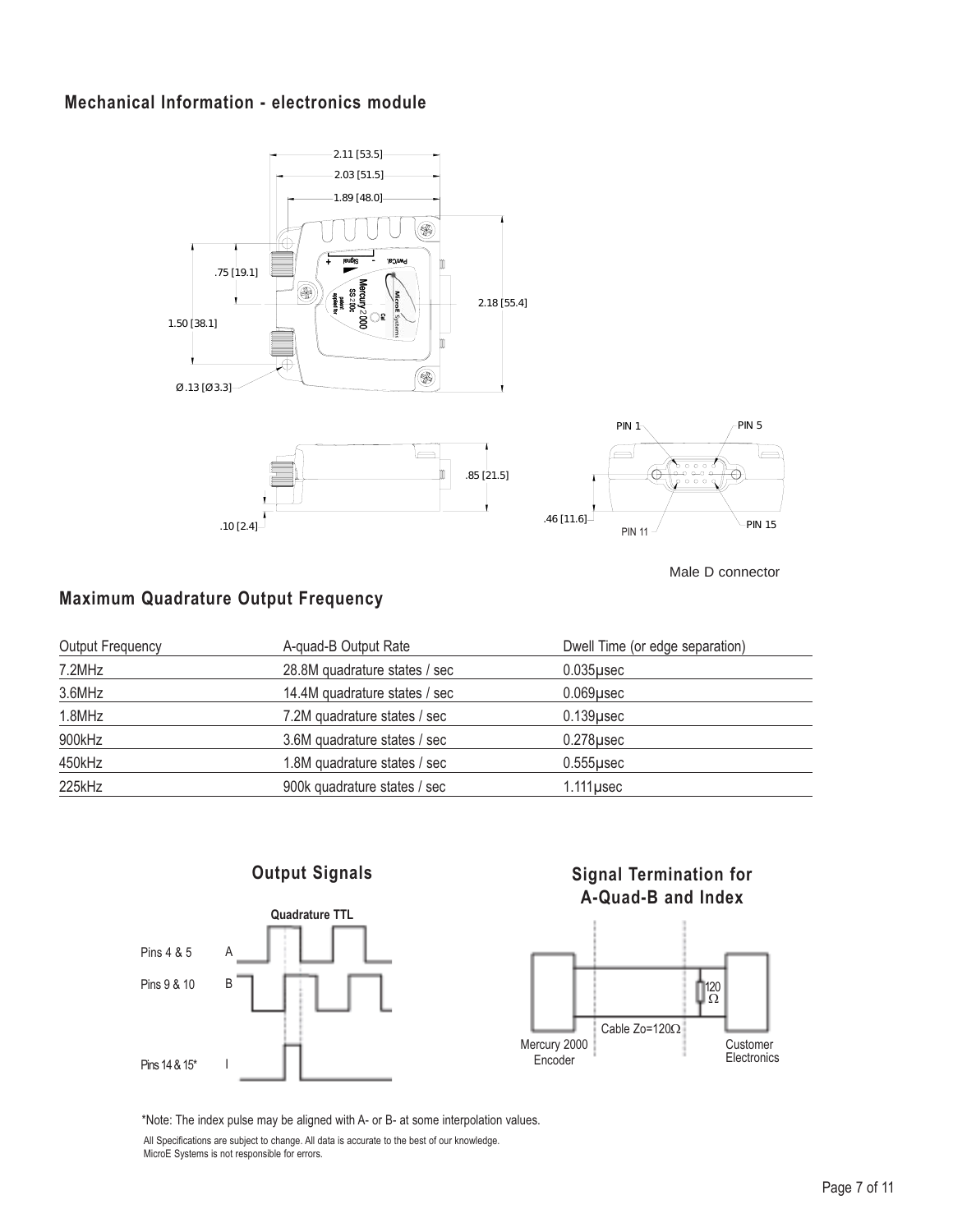## SmartPrecision Software for Mercury 2000 and 3000 Encoder Systems

| MicroE Systems SmartPrecision Software - Displaying Live Data<br>File View Settings Tools Help<br>$\Box$ Stop<br>Acquire | Data Processing<br>Time<br>$\Box$ Back<br>I View<br>28.3<br><b>Encoder Position</b><br>2,536.46484 microns                                        | $-17x$<br>GSI<br><b>SmartPrecision™ Software</b><br>MicroE Systems <sup>®</sup><br>Reset | <b>SmartPrecision Software</b><br>makes Mercury the<br>industry's easiest to use<br>encoder. It helps you<br>program, set up, use,<br>and diagnose Mercury<br>2000 and 3000 encoders<br>with the click of a mouse. |
|--------------------------------------------------------------------------------------------------------------------------|---------------------------------------------------------------------------------------------------------------------------------------------------|------------------------------------------------------------------------------------------|--------------------------------------------------------------------------------------------------------------------------------------------------------------------------------------------------------------------|
| Setup<br>Center Index<br>Set Index Mode<br><b>Trigger Settings</b><br><b>Data Plots</b>                                  | <b>Status</b><br>not at index<br>۰<br>Index<br>Interpolation 4096<br>0.00488 microns<br><b>Resolution</b><br>No change to PW<br><b>Index Mode</b> | <b>Signal Level</b><br>Optimal -<br><b>Signal</b><br>Level                               | Compatible with<br>Windows 95, 98, ME, NT,<br>2000, and XP.                                                                                                                                                        |
| Encoder Signal<br>Signal Strength                                                                                        | -Alarms<br>Yellow Alarm<br>Reset                                                                                                                  | $Good -$<br>Marginal —                                                                   |                                                                                                                                                                                                                    |
| <b>Encoder Position</b>                                                                                                  | Red Alarm<br>History<br>Over Signal                                                                                                               | P <sub>00f</sub><br>MicroE Systems SmartPrecision Software                               | Rax                                                                                                                                                                                                                |
|                                                                                                                          |                                                                                                                                                   | Eile View Settings Tools Help<br>SmartPrecision™ Software                                | GSI<br><u>Cambiana</u> r                                                                                                                                                                                           |

#### **Program Mercury Encoder Electronics**

- *Set interpolation in integer steps from x4 to x256 (Mercury 2000) or x4 to x1024 (Mercury 3000)*
- *Set maximum output frequency to match your controller*

#### **Install Mercury Encoder System**

- *Align sensor using Signal Level display and Encoder Signal data plot*
- *Locate index and see when sensor is over the scale's index mark*
- *Verify sensor output over length of scale using the Signal Strength plot*

#### **Monitor Mercury Encoder Operation**

- *Read encoder position in engineering units of your choice*
- *Read the encoder's hour meter to monitor system usage*
- *Capture alarms while system operates unattended*

#### **Diagnose Mercury Encoder Performance**

- *Capture signal data and email it to MicroE for rapid diagnostic support*
- *Monitor alarms, view the alarm history log*

#### **System Description**

The SmartPrecision Software system includes Software on CD, a computer interface adapter, computer cable, and a power adapter.

ad Encoder St  $0.6$ .<br>Dali kata Panisa  $0.25$ 0.25  $0.5$  $0.25$  $0.25$  $0.5$ 

The encoder signal plot, or Lissajous plot, reveals the underlying strength and uniformity of the sensor's output.

#### How to Order SmartPrecision Software

To Purchase the SmartPrecision Software system, use this Model Number: SSWA120 for 120 VAC, 60Hz US Standard 2-prong plug or SSWA220 for 220 VAC, 50 Hz European Std. 2-prong plug

All Specifications are subject to change. All data is accurate to the best of our knowledge. MicroE Systems is not responsible for errors.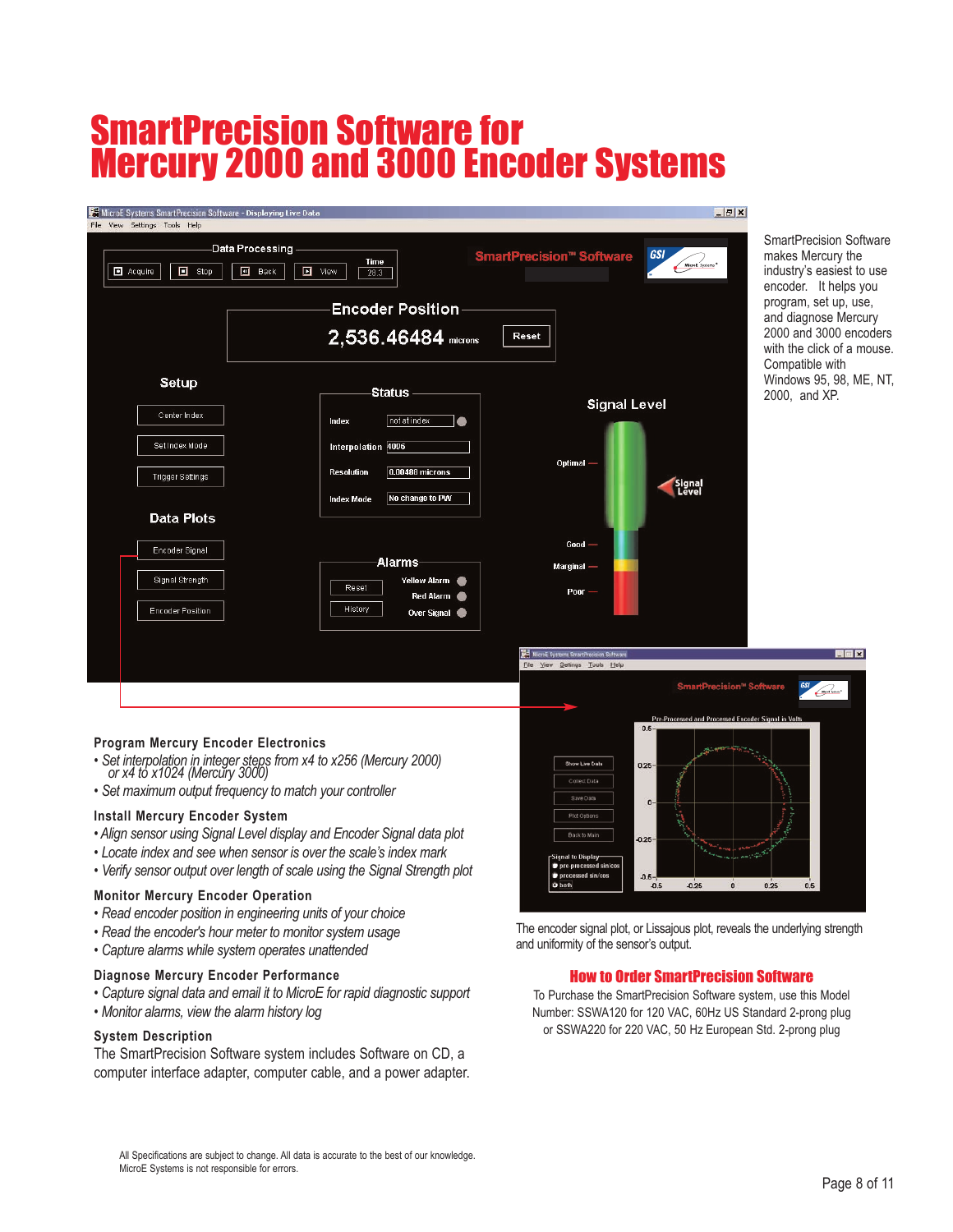## **Scale Specifications** Standard and Customized Scales

MicroE Systems offers a wide array of chrome on glass scales for the highest accuracy and best thermal stability. Easy to install, standard linear and rotary scales meet most application requirements. Customized linear, rotary, and rotary segment scales are available where needed. All scales include an optical index. Mercury's glass scales save time by eliminating motion system calibrations or linearity corrections required by other encoders, and provide better thermal stability than metal tape scales.

#### **Options include:**

- *Standard linear:* 18mm 2m
- *Standard rotary:* 12mm 107.95mm diameter, with or without hubs
- *Custom linear\*:* special lengths, widths, thickness, index mark locations and special low CTE materials
- *Custom rotary\*:* special ID's, OD's (up to 304.8mm), index mark outside the main track and special low CTE materials
- *Mounting of hubs for rotary scales:* MicroE Systems can mount and align standard, custom, or customer-supplied hubs
- *Rotary segments\*:* any angle range; wide range of radius values

\*Custom scales or rotary segments are available in OEM quantities. Contact your local MicroE Systems sales office.

### Standard Short Linear Scales

#### **130mm and Shorter**

Key: inches[mm]



Custom scales available

## Standard Long Linear Scales

#### **155mm and Longer**

Key: inches[mm]



Custom scales available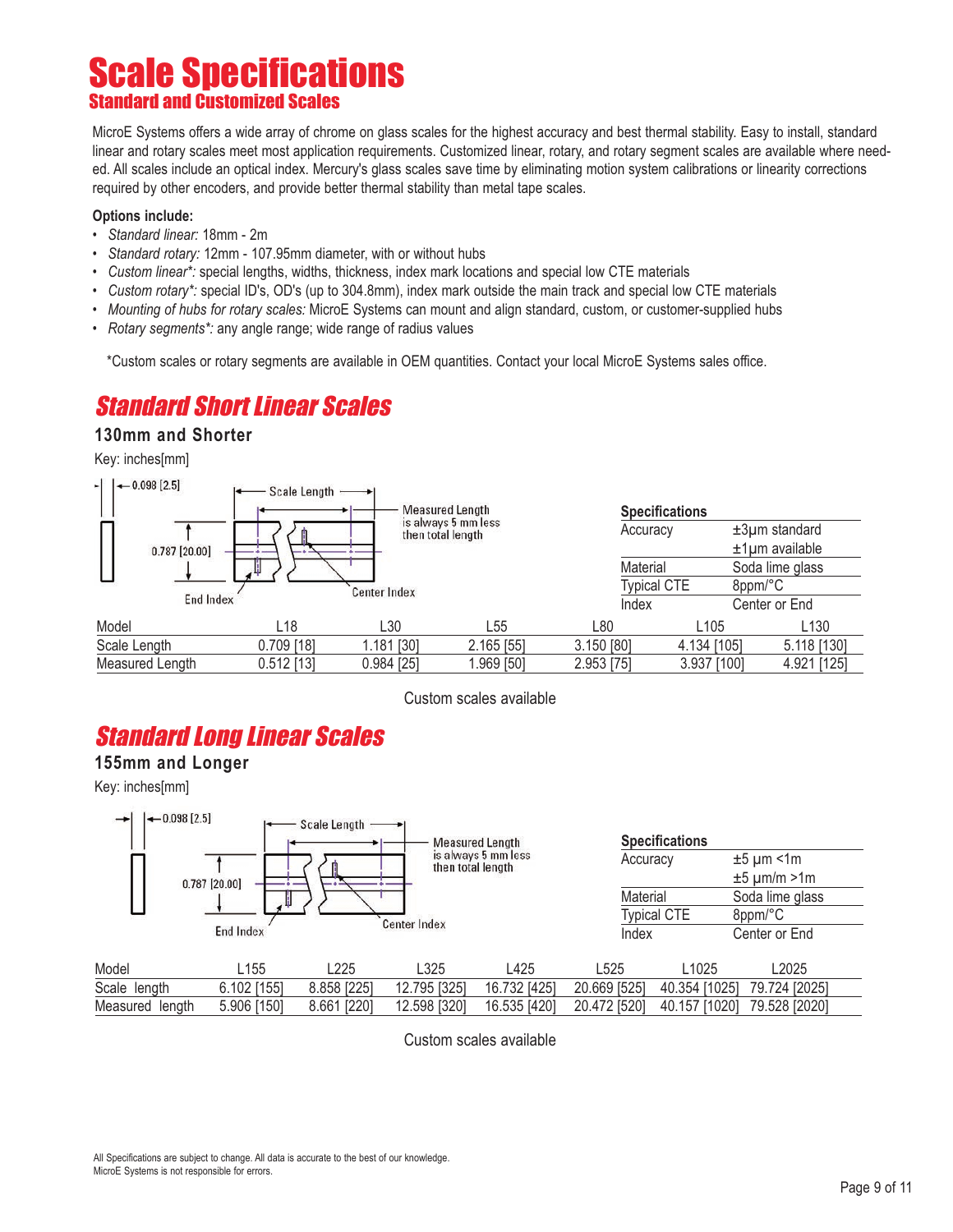## Standard Rotary Scales



|                 | MOUNTING                | $\equiv$                | OPTICAL DIAMETER    |                                           | <b>Specifications</b>   |  |                           |
|-----------------|-------------------------|-------------------------|---------------------|-------------------------------------------|-------------------------|--|---------------------------|
|                 | HOLES                   |                         |                     |                                           | Material                |  | Soda lime glass           |
|                 |                         |                         |                     |                                           | <b>Typical CTE</b>      |  | 8ppm/°C                   |
| Key: inches[mm] |                         |                         |                     |                                           |                         |  |                           |
| Model No.       | Scale Outer<br>Diameter | Scale Inner<br>Diameter | Optical<br>Diameter | Hub Inner<br>Diameter<br>$+.0005/-0.0000$ | Hub<br><b>Thickness</b> |  | Fundamental<br><b>CPR</b> |
| R1206           | $0.472$ [12.00]         | $0.250$ [6.35]          | $0.413$ [10.50]     | $0.1253$ [3.18]                           | $0.040$ [1.02]          |  | 1650                      |
| R1910           | $0.750$ [19.05]         | $0.375$ [9.52]          | $0.627$ [15.92]     | $0.1253$ [3.183]                          | $0.040$ [1.02]          |  | 2500                      |
| R3213           | 1.250 [31.75]           | $0.500$ [12.70]         | 1.027 [26.08]       | 0.2503 [6.358]                            | $0.050$ [1.27]          |  | 4096                      |
| R5725           | 2.250 [57.15]           | 1.000 [25.40]           | 2.053 [52.15]       | 0.5003 [12.708]                           | $0.060$ [1.52]          |  | 8192                      |
| R10851          | 4.250 [107.95]          | 2.000 [50.80]           | 4.106 [104.30]      | 1.0003 [25.408]                           | $0.080$ [2.03]          |  | 16384                     |
|                 |                         |                         |                     |                                           |                         |  |                           |

Custom scales available